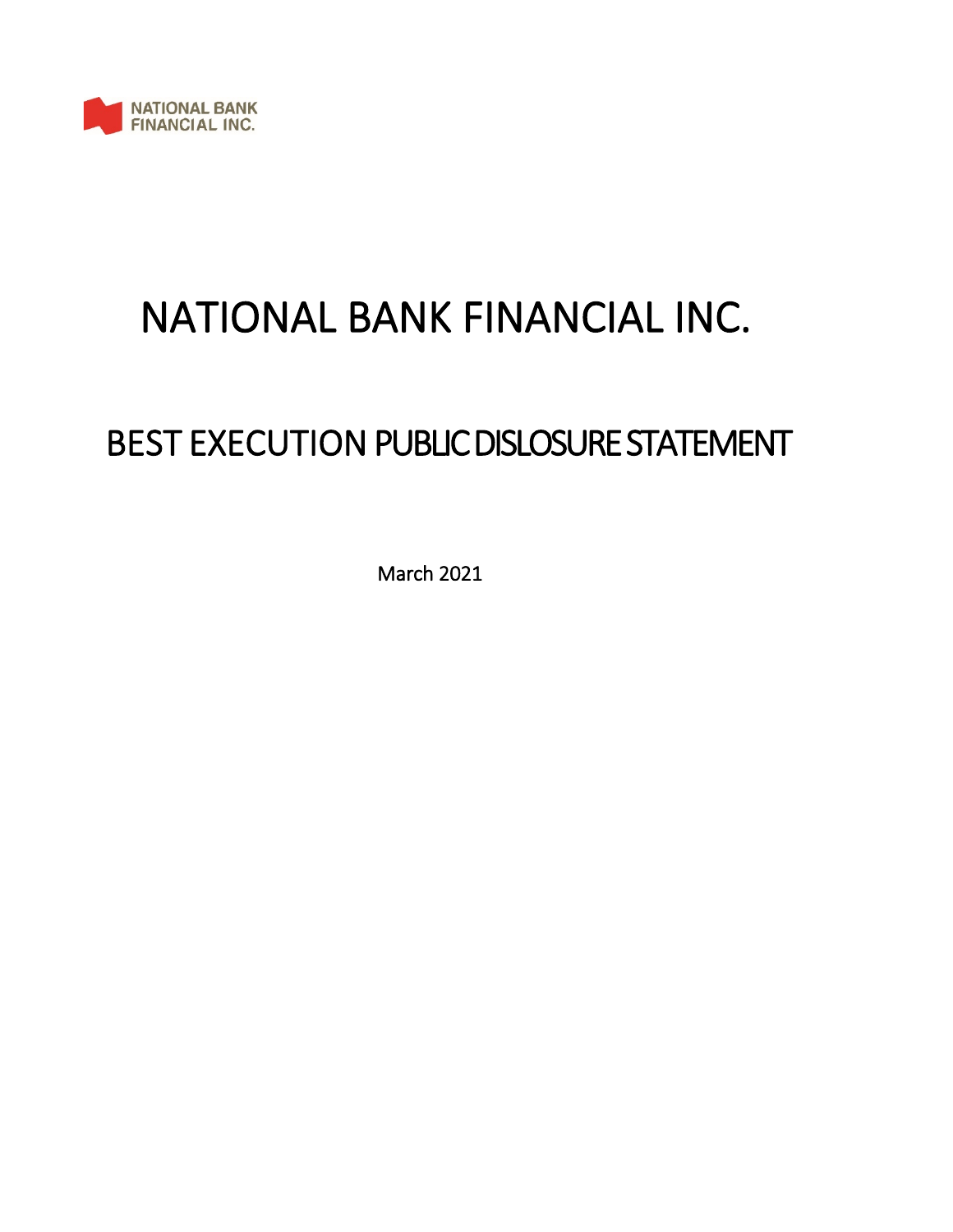

## Best Execution Disclosure Changes

The following are recent changes to the NBF Best Execution public disclosure statement, which will be noted in this section for your reference, and will be maintained for at least the next 6 months:

03/23/2021 – Annual review of the NBF Best Execution Policy & public disclosure statement, where updated sections are highlighted in yellow

## NBF Best Execution Public Disclosure Statement

For clients who do not have access to the online Best Execution public disclosure statement, a hardcopy version is available upon request. All clients who request a hardcopy version, will be placed on a distribution list and will receive updates to this Best Execution public disclosure statement within 90 days of the update.

Please contact your Account Executive or Relationship Manager for further information.

## **Definitions**

Best Execution: Obtaining the most advantageous execution terms reasonably available under the circumstances.

Over-The-Counter (OTC) Securities: Securities traded through a dealer network rather than through a centralized formal exchange.

Foreign Exchange-Traded Security: Security listed on a foreign organized regulated market.

Foreign Organized Regulated Market (FORM): Market outside of Canada which is an exchange, quotation or trade reporting system, alternative trading system or similar facility recognized by or registered with a securities regulatory authority that is an ordinary member of the International Organization of Securities Commissions.

Order Protection Rule (OPR): The Order Protection Rule requires marketplaces to establish, maintain and ensure compliance with written policies and procedures reasonably designed to prevent inferior-priced orders from "trading through", or executing before, immediately accessible, visible, better-priced limit orders.

Protected Marketplaces: Marketplaces that will display orders that are considered "protected orders" pursuant to the OPR.

Smart Order Router (SOR): Software to optimize execution by using advanced routing rules and algorithms when directing orders to multiple marketplaces.

Speed Bump: Systematic order processing delay.

Unprotected Marketplaces: Marketplaces not displaying protected orders.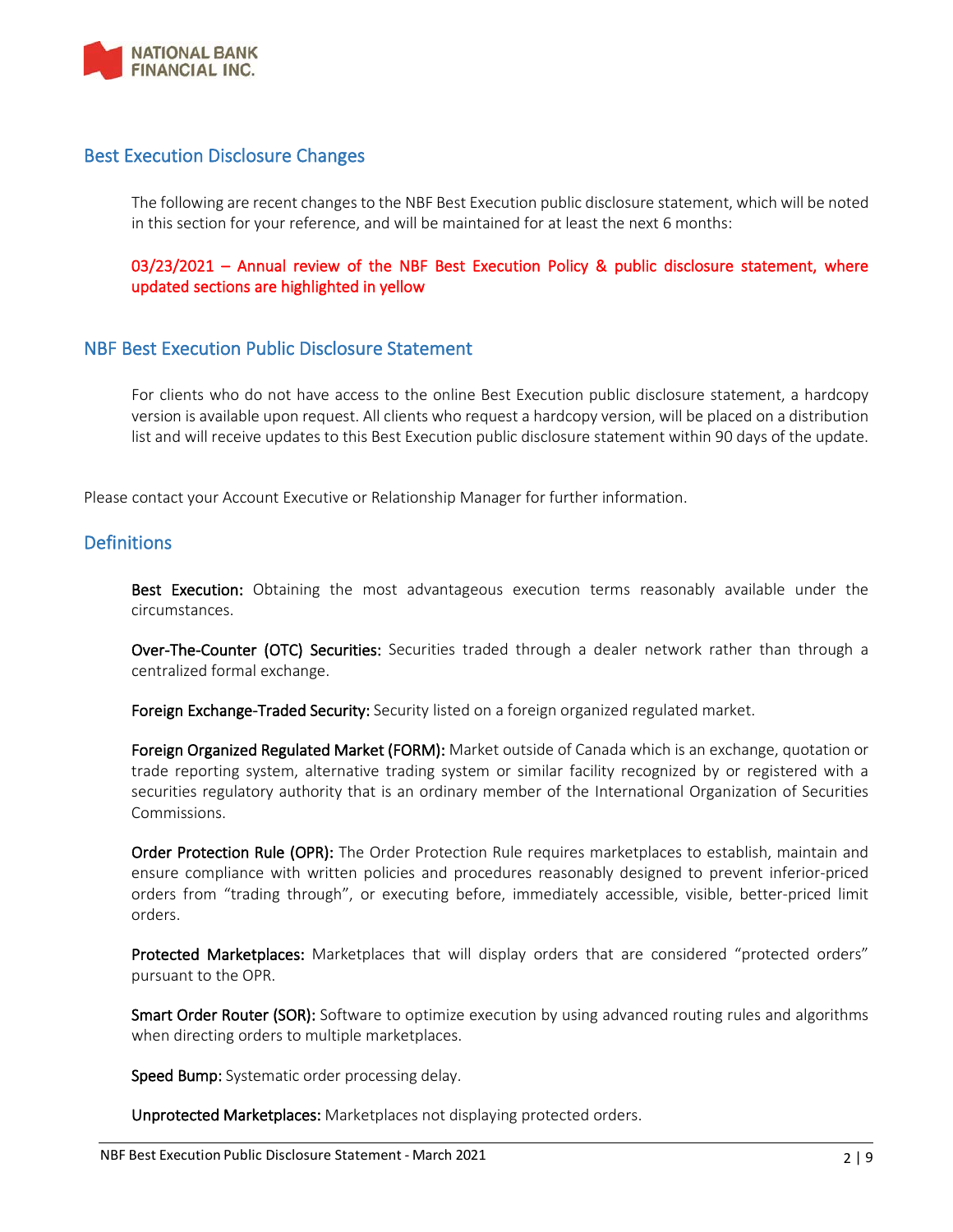

## Best Execution Overview

National Bank Financial Inc. (NBF) is committed to using all reasonable efforts to ensure that clients achieve Best Execution of their orders in respect to all securities, including listed securities, foreign-exchange traded securities and transactions in OTC securities. At NBF, our main endeavor is to constantly strive to achieve Best Execution for all clients, while providing consistent liquidity to all Canadian marketplaces.

NBF Best Execution Policy (the "Policy") applies to all divisions under NBF, including: National Bank Financial Markets (NBFM), National Bank Financial Wealth Management, National Bank Direct Brokerage (NBDB), and National Bank Independent Networks (NBIN). This Policy also applies to National Bank of Canada Financial Inc. (NBCFI), an affiliate of NBF.

#### This Policy meets IIROC requirements under Rule 3300 – Best Execution of Client Orders:

- Outlines the process designed to achieve Best Execution for all clients
- Explains how NBF follows the instructions of the client
- Explains the process for order and trade information from all appropriate marketplaces and FORM
- Describes how NBF evaluates whether Best Execution was obtained from an overall perspective

This Policy is also intended to meet Best Execution requirements under the following, but not limited to:

- Rules of Bourse de Montréal, Article 7.3 Best Execution Required
- FINRA Rule 5310 Best Execution and Inter-positioning
- FINRA Rule 2121 Fair Prices and Commissions

Best Execution represents the obligation on marketplace participants to diligently pursue the execution of each client order on the most advantageous execution terms reasonably available under prevailing market conditions at the time of execution. Best Execution includes but is not limited to the best price available at the time of execution. It also includes optimizing liquidity, minimizing order signaling effects, speed and certainty of execution.

#### Best Execution Criteria Considerations:

- Price at which the trade would occur
- Speed of execution
- Certainty of execution / % Fill Criteria
- Overall cost of execution
- Market disclosure/signaling
- Prices and volumes of the last sale and previous trades
- Prevailing market conditions at the time of execution
- Direction of the market for the security
- Posted size on the bid and offer
- Size of the spread
- Liquidity of the security
- Execution quality over the order duration, determines the price at which the order was executed relative to the time of entry and average execution price over the time in which the order was actively traded in the market
- Client instructions when received, are always considered and will execute the order in accordance with those instructions, so far as reasonably possible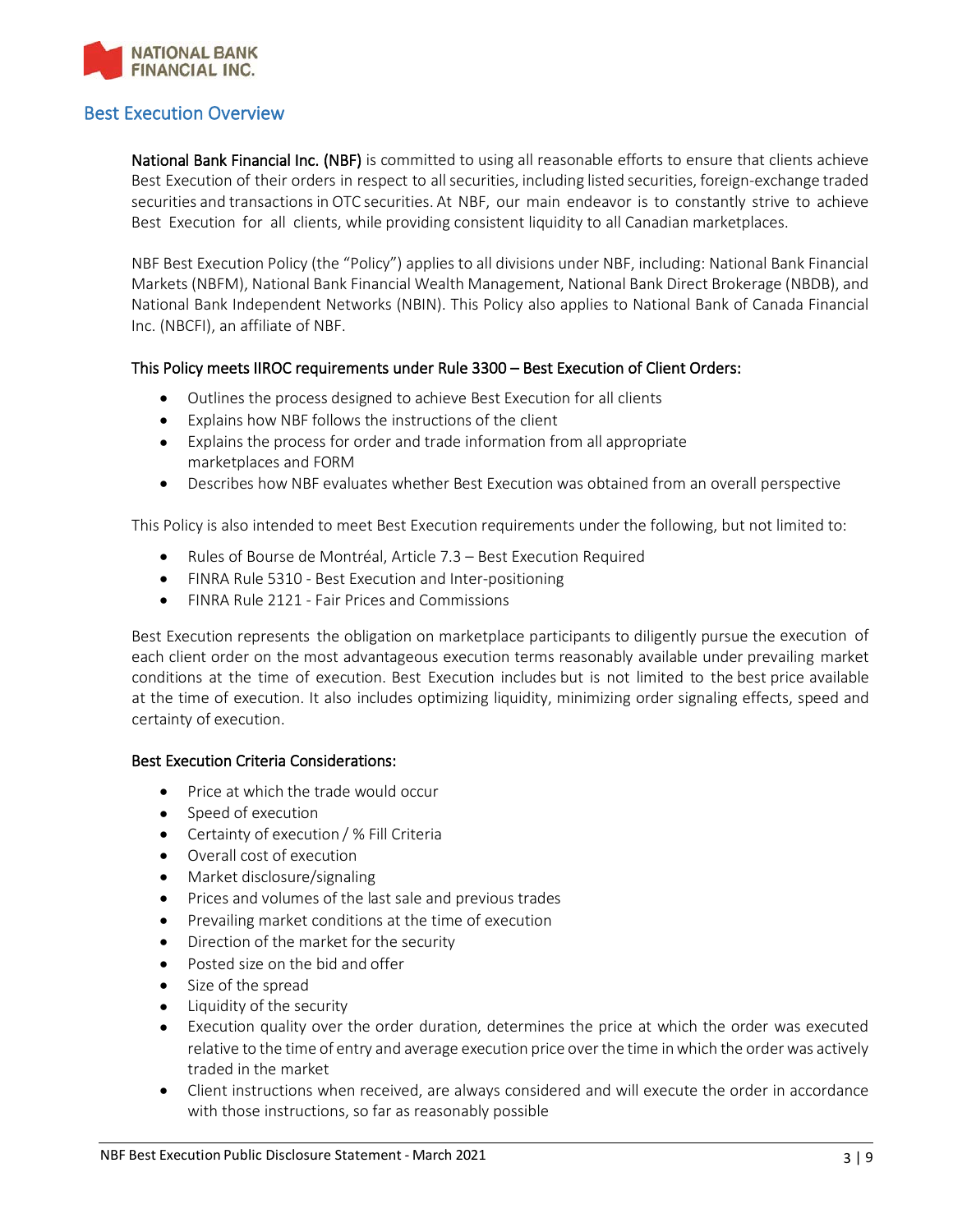

• FORM including the consideration of FX rates

#### NBF meets its Best Execution obligations to client orders through:

- Use of SOR technology: NBF will utilize comprehensive SOR technology that is available and relevant to the trading strategy and the particular execution venue. NBF is responsible for adjusting its own SOR strategies, also utilizing Third-Party SORs and in majority applies a spray strategy for order routing.
- Provision of client liquidity: In order to minimize price, certainty of execution, and adverse market signaling impacts of large client order types, NBF may at its discretion enhance visible market liquidity though the provision of principal liquidity facilitation.
- Marketplace access/information: NBF is a member of all Canadian marketplaces. Information from all marketplaces (including unprotected marketplaces, protected marketplaces, and FORM) are considered in accordance to the Best Execution criteria considerations.
- Unprotected Marketplaces: Unprotected Marketplaces are considered if that marketplace has demonstrated a reasonable likelihood of liquidity for a specific security relative to the size of the client order.
- Speed Bumps: Marketplaces with Speed Bumps are considered if that marketplace has demonstrated a reasonable likelihood of liquidity for a specific security relative to the size of the client order.
- Access dark liquidity: NBF will access dark liquidity facilities when market factors indicate a reasonable likelihood of material liquidity for a security in these trading venues.
- Access FORM: NBF will access FORM liquidity in a security when market factors indicate this can be accomplished on terms advantageous to the client in the context of both price and other execution factors with considerations given to Canadian marketplace conditions.
- Monitoring order execution quality: NBF performs periodic, systemic reviews of order routing criteria to ensure optimum routing for client orders and review order execution performance against relevant quantitative metrics.
- Personnel: NBF is committed to employing professional and experienced trading personnel capable of evaluating market characteristics and suitable execution strategies in the context of market conditions. Trading personnel are registered with IIROC, where required, and have a responsibility to comply with their continuing educations requirements.

## Hours of Operation for Trading in Listed Canadian Securities

#### Hours of Operation

Exchanges in Canada offer trading between the hours of 9:30 a.m. and 4:00 p.m., Eastern Standard Time (EST0), Monday through Friday, not including statutory Canadian holidays. Most Alternative Trading Systems (ATS) in Canada offer trading between the hours of 8:00 a.m. and 5:00 PM EST. Client orders placed during normal business hours will be transmitted to the NBF trading staff or trading systems and executed based on the instructions of the client and in accordance with the hours of operation on the market where the order is placed.

#### Pre-Open/Opening Auction

For marketplaces that support an opening auction, trade allocation and imbalance/price volatility management methodology may differ. An order received prior to 9:30 a.m. EST will be booked to the preopening of the principal listed marketplace for that particular security. Orders may be entered on a marketplace that offers trading prior to 9:30 a.m. EST.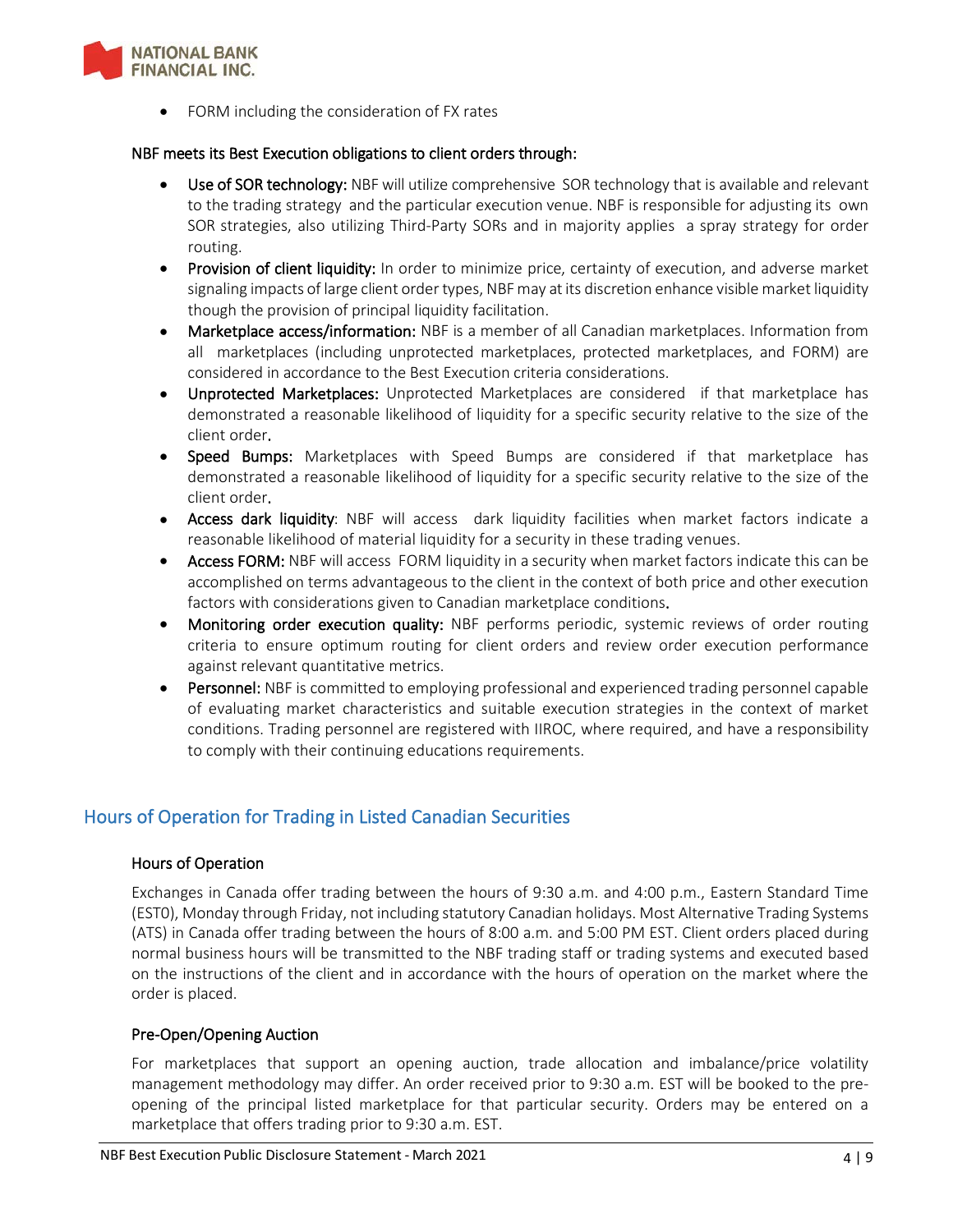

#### Post-open/ Continuous Auction

Where markets support an opening auction, unfilled orders from the auction will rollover to the post-open market session of the market that they were entered on. New Market and Limit Orders received by NBF during the Post-open session will be routed using a smart order router that will direct the order to the best available market at the time of receipt. Changes to an outstanding order, or a portion of an outstanding order, will be handled in the same capacity as if a new order was received.

#### Orders received after 4 p.m.

An order received after 4:00 p.m. EST is typically held for transmission until the next business day and will be booked to the pre-opening on the principal listed marketplace. Orders may be entered on a marketplace that offers after-hour trading if specifically directed per client instructions.

## Order Handling

#### Order Execution

In a multiple marketplace environment, certain types of orders may have specific handling implications. Unless otherwise specified, orders will be handled in accordance with the description provided in this document. Duration refers to the lifespan of the order within a trading system.

#### Day Orders

A Day Order instructs the receiving marketplace to automatically expire the order if it is not executed in the same trading day.

#### Good Till Date Orders

Good Till Date Orders (GTD) have an order duration that specify that the order remain open until it is either filled or until it expires at a specified date.

#### Order Types

#### Market Order

A market order is an order to buy or sell a security at prevailing prices available in the marketplace at the time of order entry. Market Orders are therefore used when certainty of execution is a priority over price of execution. Caution should be taken given the different treatment that market orders receive in a multiple market environment. NBF will route market orders through its automated system that examines each available marketplace and enters the order in the market that secures the best price.

#### Limit Order

A Limit Order is an order for a security at a specific minimum sale price or a maximum purchase price not to be exceeded. A limit order provides control over the execution price but reduces the certainty of execution. If a Limit Order is not immediately executable, NBF will route this order to the marketplace, which in its judgment, provides the Best Execution possibility. These orders will remain until the order is filled, cancelled or expired.

#### Special Terms Orders

Special Terms Orders are orders with specific terms that are not executable in the regular marketplace.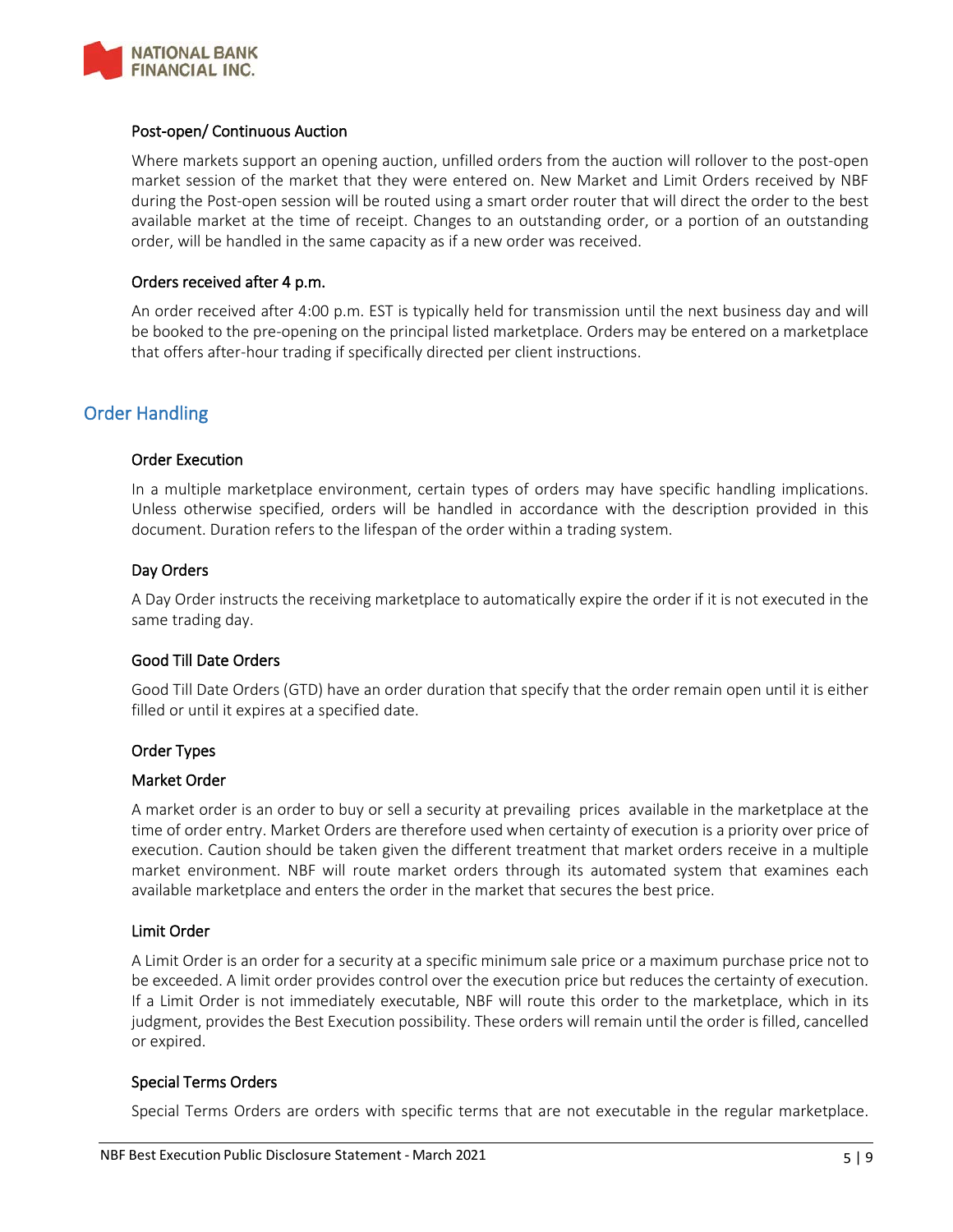

These orders are only booked to the Special Terms Market of the principal listed marketplace, unless they are immediately executable on an alternative marketplace at the time of entry. Any unfilled portions of the Special Terms Orders will expire at the close of the principal listed marketplace. Note that the use of special terms orders can delay or decrease the chance of execution, as the receiving market must ensure the "special terms" of the order are satisfied prior to executing the order.

#### Stop Loss Orders

Stop Loss Orders are orders that are triggered when a board lot trades at or through the stop price (trigger price) on the principal marketplace of that security.

#### Market on Close Orders

Market on Close (MOC) Orders are intended to trade at the calculated closing price of the principal listed marketplace. To participate in the MOC, orders must be received by 3:40 p.m. and can be both Market and Limit MOC Orders. Offsetting MOC Limit orders can be entered to satisfy the imbalance published from 3:40 p.m. until 4:00 p.m. The principal listed marketplace will then calculate the closing price and publish the trades at 4:10 p.m. There is no guarantee that the MOC Order will be completed. The TSX MOC is an anonymous price facility, so the price and volume information will not be known until after executions have completed.

## NBF Treatment of Marketplace Trading Fees, Rebates, and Payment for Order Flow

NBF does not charge marketplace trading fees or pass on marketplace rebates onto clients. However, "Cost-Plus" arrangements may be available to certain eligible clients, under which the client is ultimately responsible for their own marketplace trading fees and rebates.

## Best Execution Governance

#### Best Execution Committee

NBF trading products Best Execution Committee meets at least quarterly with ad hoc meetings as required (new marketplace, change in liquidity patterns, change in fees, technology, and market place events, etc.). The principal purpose of the committee is to ensure the ongoing integrity of NBF's Best Execution regime.

#### Mandate

- Ensure NBF Best Execution Policies remain current in the context of market and regulatory developments
- Ensure order routing logic is consistent between trading applications, where applicable
- Ensure that order routing criteria is consistent with the goal of optimizing client order execution
- Review order routing assignments on a periodic basis to ensure the assignments are consistent with optimized client order execution
- Review Best Execution quality criteria and metrics on an ongoing basis and re-evaluate quantitative and qualitative valuation criteria as required
- Review trading technology to ensure most appropriate applications are implemented
- Review NBF Best Execution Policy and public disclosure statement at least annually and/or after each material change to the trading environment or market structure that warrants a review
- Ensure pricing for OTC securities are considered "fair and reasonable"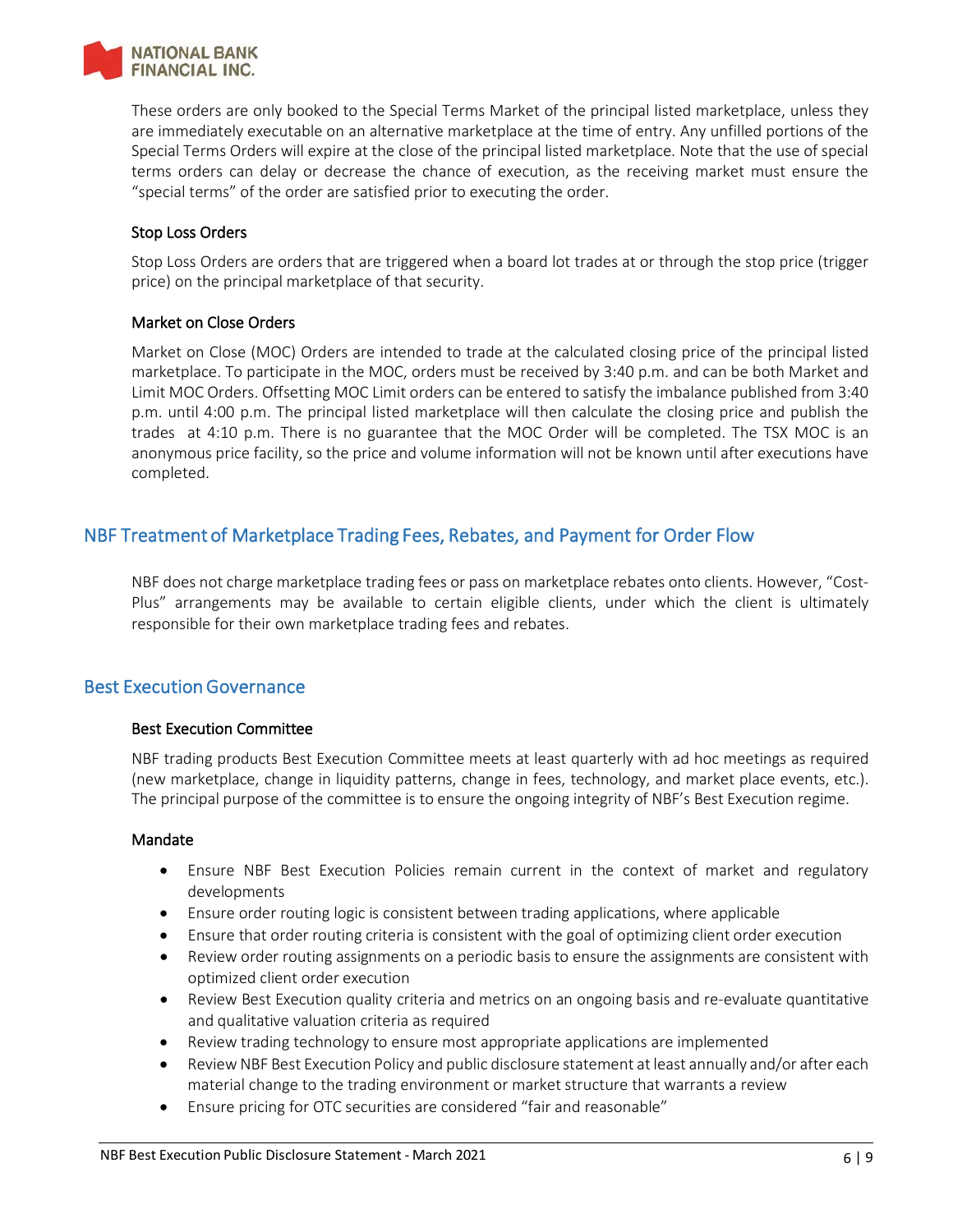

## Order Routing Criteria

NBF evaluates order routing based on the criteria noted below. NBF does not take into consideration our ownership or partnership of a marketplace into our routing strategy. It is our philosophy that marketplace liquidity, primarily defined by traded volume, represents the single, best indicator of the potential for superior client order execution. However, NBF believes technology considerations and innovation as well as other factors are an important consideration in determining the most appropriate default order routing criteria. Marketplace liquidity combined with qualitative evaluation of factors noted below are used to determine the appropriate order routing destination for individual securities.

#### Order Routing Criteria:

- Volume
- Order to trade ratios
- Technology and support
- Broker attribution
- Market making and primary markets
- Costs and rebate models
- Other criteria influencing Retail & Institutional Routing Strategy
	- o Latency of execution
	- o Latency of data
	- o Client preference
	- o Potential crossing/internalization opportunities

## Technical and Self-Help

This Policy dictates the diligent pursuit of the execution of client orders on the most advantageous terms reasonably available. Part of this Policy necessitates the execution of client orders at the best price available at the time of execution and based on the client instructions.

Consistent with our Best Execution obligations, NBF endeavors under all circumstances to access visible liquidity on all marketplaces at the best price available at the time of execution. NBF management may invoke "Technical-Help" in the event there are reasonable grounds to believe client executions may be adversely affected by system malfunctions or excessive latency originating from a marketplace system malfunction, vendor infrastructure, or proprietary systems. When dealing with a marketplace that is experiencing a failure, malfunction or material delay of its systems, equipment or ability to disseminate marketplace data of a temporary or longer-term nature, NBF may rely on "Self-help" in these particular circumstances.

If either "Technical-Help" or "Self-Help" isinvoked, the affected marketplace may be removed from existing SOR systems until such time as the cause of the malfunction has been determined and there are reasonable grounds to believe that the identified issues have been resolved. In addition, NBF Compliance will advise the marketplace, IIROC Market Surveillance and any relevant application vendors. NBF will endeavor to limit the impact of "Technical-Help" or "Self-Help" to affected systems and SOR's with the primary consideration being the preservation of Best Execution on behalf of our clients.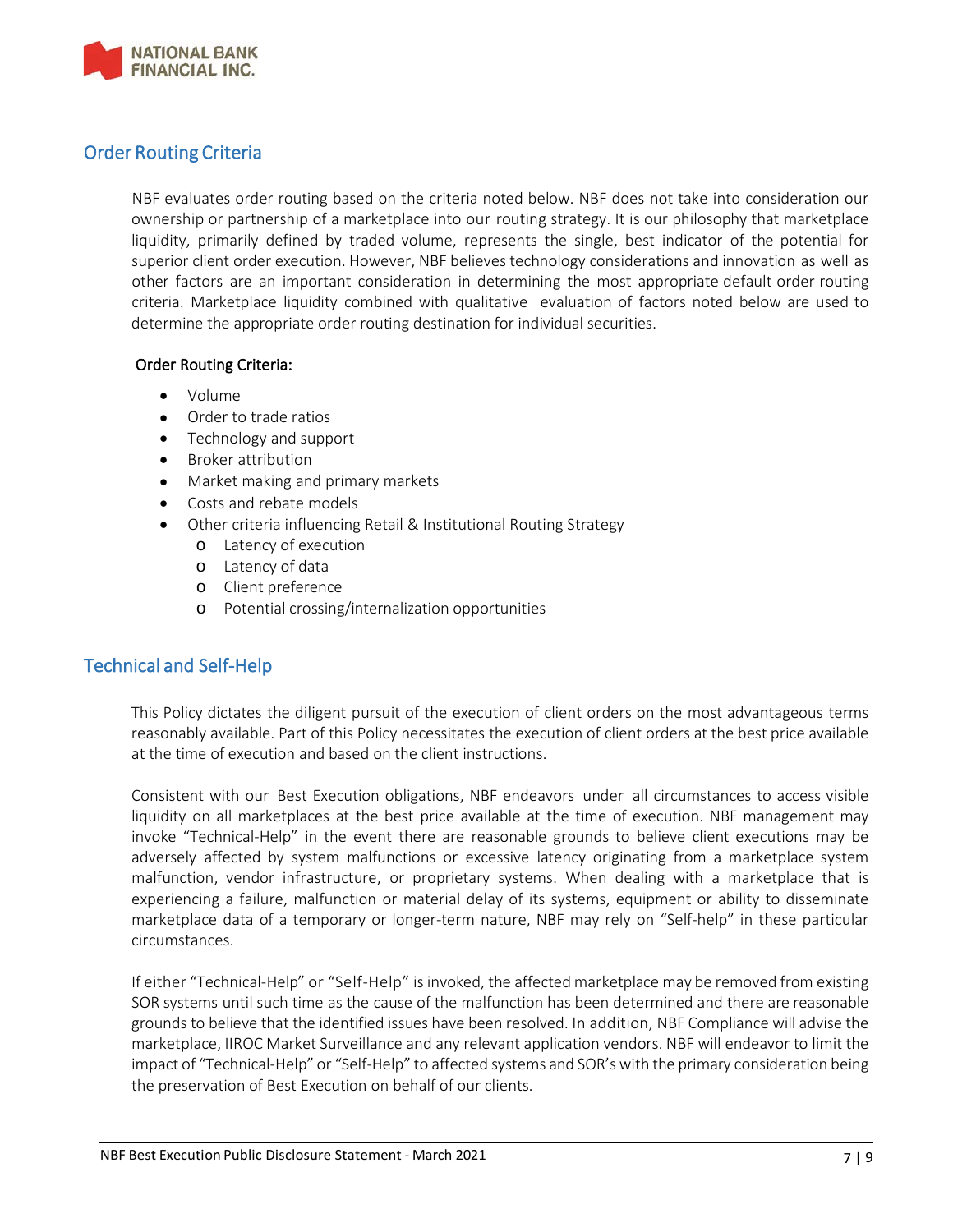

## Execution on Foreign Marketplaces

Orders for Canadian and non-Canadian listed equities to be traded on marketplaces outside of Canada may be executed by third party broker dealers ("Third Parties"). Third Parties may execute such orders as either agent or principal. The fees or commissions charged to us by Third Parties for such orders may be reported as a net price.

For Third Parties who may execute order flow on behalf of NBF, the following steps are taken to ensure that each Third Party has policies and procedure in place that are reasonably designed to achieve Best Execution for our clients (Third Party Best Execution Policy):

- NBF will perform both an initial and annual review of each Third-Party Best Execution Policy, where applicable, and a determination is made whether it will effectively achieve Best Execution for our clients
- NBF will also perform an ad hoc review of a Third-Party Best Execution Policy, where applicable, should a Third Party undertake a material change to the trading environment or market structure that warrants a review
- NBF will follow up with each Third Party should NBF identify any execution results that are inconsistent with the Third-Party Best Execution Policy

NBF accesses foreign market liquidity in a security when market factors indicate this can be accomplished on terms advantageous to the client in the context of both price and other Best Execution factors with considerations given to Canadian marketplace conditions. Conversions to Canadian dollar currency are processed at current FX rates to ensure that the required conditions are met beneficial to the client.

NBF does not have any agreements regarding the sending of orders outside of Canada.

## Over the Counter (OTC) Fair Pricing

An aggregate fair and reasonable price will be used for executing over the counter securities (OTC) including fixed income, contracts for difference, and foreign exchange contracts excluding primary market transactions and OTC derivatives with non-standardized contract terms.

"Reasonable efforts" must be made to provide or procure a fair market price for each order under the circumstances of the prevailing market conditions. Markup/down, commissions, and services charges cannot be excessive. A markup/down refers to remuneration on a principal transaction. It is an amount added and subtracted from the price in the case of a purchases and sale respectively. Commissions and services charges are forms of compensation for agency transactions .

## Conflicts of Interest Relating to Best Execution

NBF considers a conflict of interest to be any circumstance where the interests of different parties, such as the interests of a client and those of NBF, are inconsistent or divergent. NBF takes reasonable steps to identify all existing material conflicts of interest, and those we would reasonably expect to arise with regards to Best Execution.